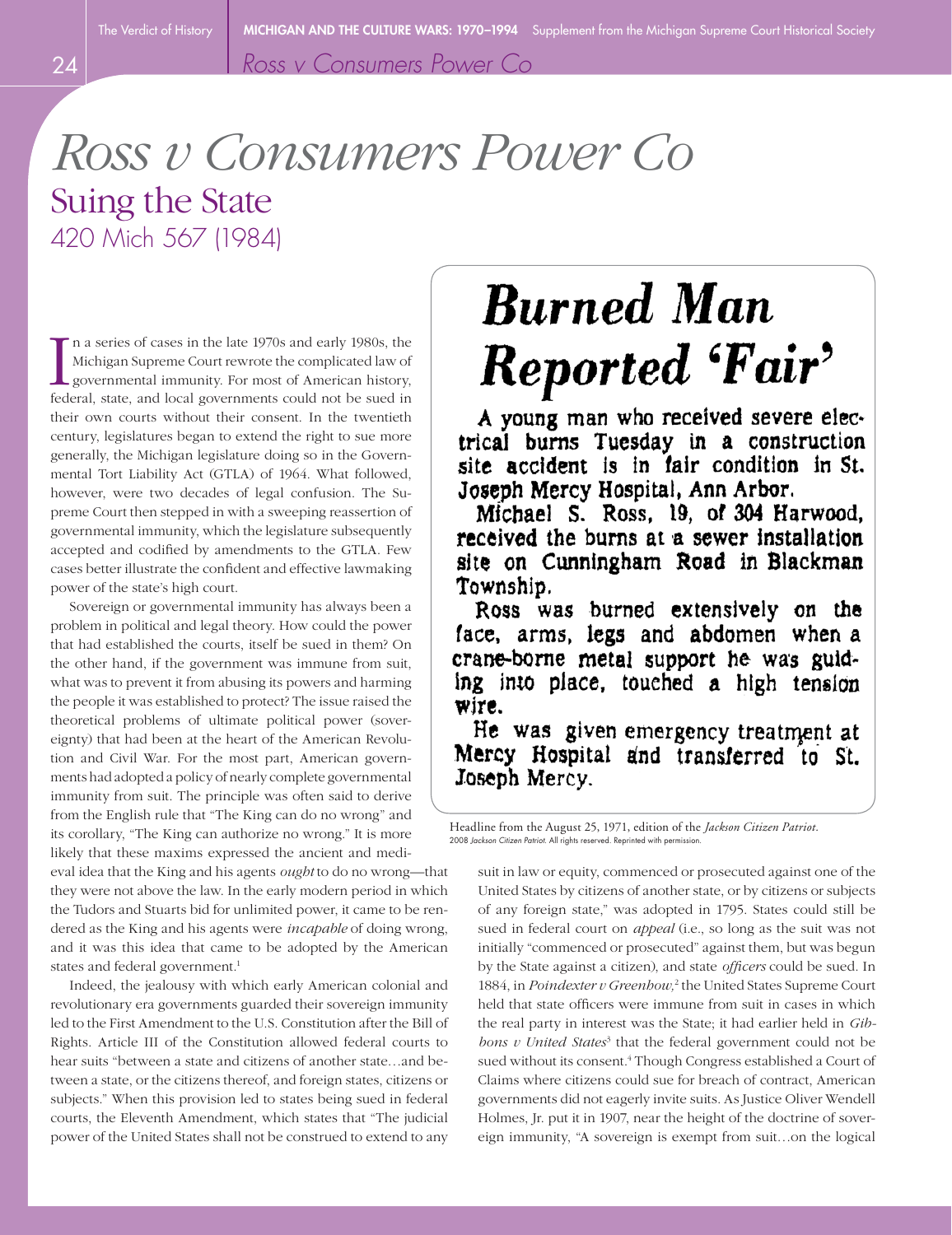and practical ground that there can be no legal right as against the authority that makes the law on which the right depends."5

The states were equally unwilling to extend liability in their own courts. Some western states adopted broader liability for municipal corporations than eastern states, but state courts proved to be even more attached to governmental immunity than state legislatures. Thus, the Michigan Supreme Court, in an 1861 opinion by Justice Cooley, relaxed the common-law standard of governmental immunity, but in 1870 the Court reversed this decision and held that immunity could not be reduced without a statutory change.6 Michigan courts also held that state officers could not be sued if the real party being sued was the State.7

In the twentieth century, as government began to undertake ever more activities, the need for some sort of protection against government harm of private citizens became pressing. It seemed

# State high court sets guidelines for suing government

#### By RON DZWONKOWSKI

Free Press Lansing Staff

LANSING — The state Supreme Court, ruling on nine separate cases dating back to 1971, set long-awaited standards Tuesday to guide Michigan citizens on how to take legal action against a government agency they think has wronged them.

Lawyers, lower courts and government officials have been clamoring for the justices to define the scope of "governmental immunity" under what circumstances the state or a local government can be sued for alleged harm done in the course of carrying out a public function.

In deciding the cases, the high court said the state and all local governments:

• Can be sued for failing to keep highways "in reasonable repair," the negligent operation of a motor vehicle by a government employe, and for See LAWSUITS, Page 7A

Headline from the January 23, 1985, issue of the *Detroit Free Press.* Reprinted with permission of the *Detroit Free Press.*

rather ironic that the less democratic governments of continental Europe admitted more government liability than England and America. In the 1920s, California and Wisconsin began to waive sovereign immunity and allow suits in some cases. In 1939, Michigan enacted a court of claims act for similar cases. During World War II, the legislature completely waived its immunity, but repealed the act two years later.<sup>8</sup> The federal government enacted the Federal Tort Claims Act in 1946. The major movement allowing state liability began in the 1960s, as state courts began to qualify the principle of sovereign immunity. The Michigan Supreme Court abolished the common-law doctrine in 1961 (*Williams v City of Detroit,* 36 Mich 231 (1961)), and the legislature responded with a Governmental Tort Liability Act in 1964, which allowed the government to be sued in cases in which it was not carrying out a "governmental function."9 The Act also provided for government liability in cases involving motor vehicles, the maintenance of public highways and buildings, and when the government was involved in "proprietary" or for-profit activity. However, the legislature did not define many of these common-law terms, and so it remained for courts to determine, for example, what a "governmental function" was. The courts experimented with several definitions, such as analyzing whether the activity was for the "common good of all," or part of "the essence of governing." This produced two decades of, as the Supreme Court put it, "confused, often irreconcilable" lower-court decisions that were "of little practical guidance to the bench and bar."10 The Michigan Supreme Court, which had been evenly divided on the extent of governmental immunity in the early 1980s, was moving toward a standard of narrower government immunity, and finally stepped in and reviewed eight lower-court cases in an effort to clarify the law.11

In partisan terms, the evenly divided Court of the 1970s, with the Independent Justice Levin in the middle, now had a Democratic majority. Republicans Coleman and Fitzgerald, as well as Democratic Justice Moody, had been replaced by two Democrats, Patricia J. Boyle and Michael F. Cavanagh, and Republican James F. Brickley. The Court consolidated the appeals in eight different cases and announced a broad standard of governmental immunity. Five justices issued a per curiam opinion. Justice Levin dissented in part, and Justice T. G. Kavanagh did not participate.

*Ross v Consumers Power Co* was the leading case, the details of which show the complications of sovereign-immunity litigation. Michael Ross had sued the Consumers Power Company for injuries he sustained while working on a drain-construction project. He had suffered electrical burns when some of his equipment ran into the power company's lines. The power company then sued the drainage district, claiming that it had been negligent in failing to notify the company of the work being done near its power lines. So the real issue in *Ross* was whether Consumers Power could sue the drainage district, or whether the drainage district, as a public entity, was immune from suit. The circuit court held that the district was immune; the Michigan Court of Appeals held that it was liable; the Michigan Supreme Court reversed and held that the district was immune. Having led the movement to limit government immunity in the 1960s, the Court now